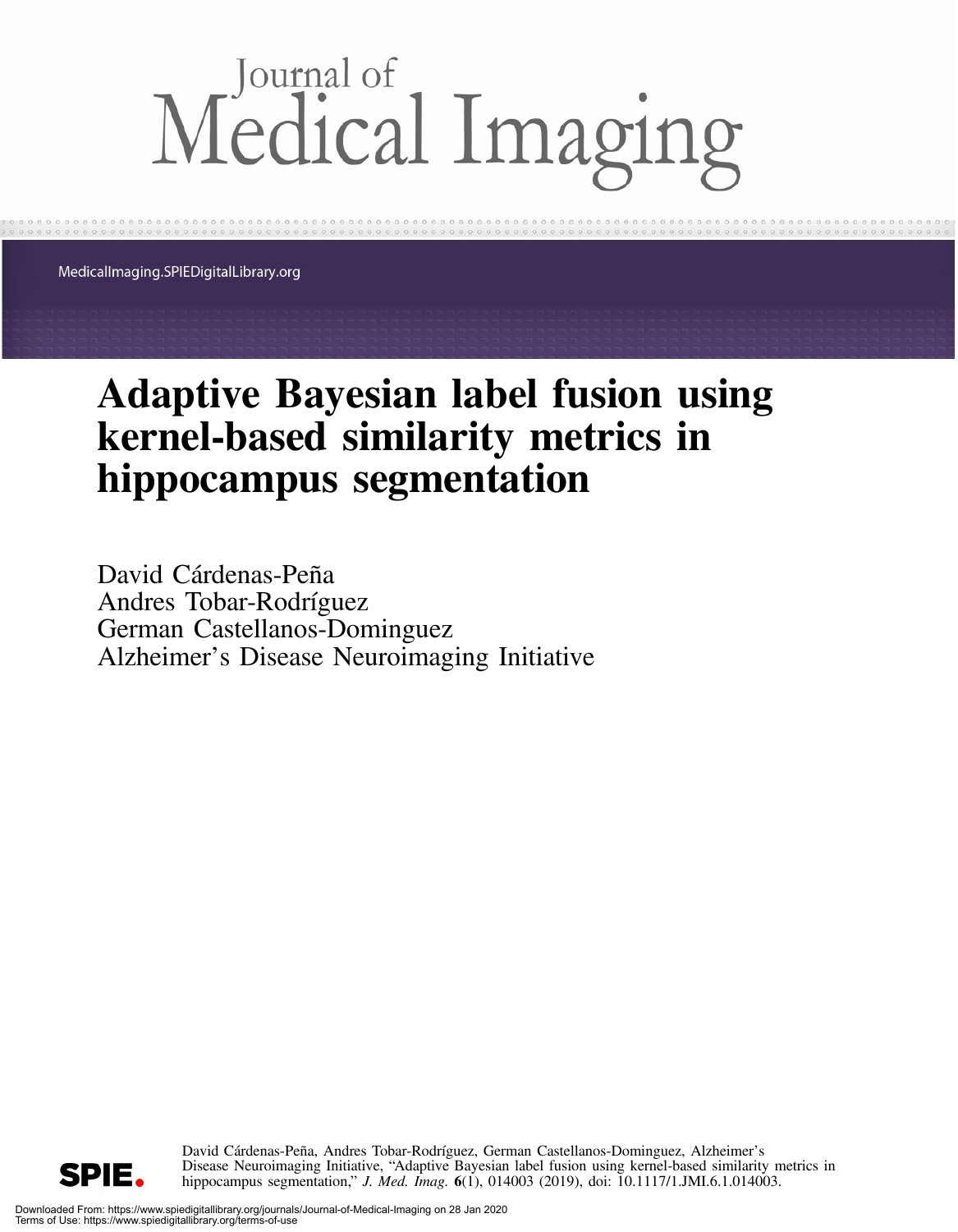### Adaptive Bayesian label fusion using kernel-based similarity metrics in hippocampus segmentation

David Cárdenas-Peña[,\\*](#page-1-0) Andres Tobar-Rodríguez, German Castellanos-Dominguez, and Alzheimer's Disease Neuroimaging Initiative†

Universidad Nacional de Colombia, Signal Processing and Recognition Group, Manizales, Colombia

Abstract. The effectiveness of brain magnetic resonance imaging (MRI) as a useful evaluation tool strongly depends on the performed segmentation of associated tissues or anatomical structures. We introduce an enhanced brain segmentation approach of Bayesian label fusion that includes the construction of adaptive target-specific probabilistic priors using atlases ranked by kernel-based similarity metrics to deal with the anatomical variability of collected MRI data. In particular, the developed segmentation approach appraises patch-based voxel representation to enhance the voxel embedding in spaces with increased tissue discrimination, as well as the construction of a neighborhood-dependent model that addresses the label assignment of each region with a different patch complexity. To measure the similarity between the target and training atlases, we propose a tensor-based kernel metric that also includes the training labeling set. We evaluate the proposed approach, adaptive Bayesian label fusion using kernel-based similarity metrics, in the specific case of hippocampus segmentation of five benchmark MRI collections, including ADNI dataset, resulting in an increased performance (assessed through the Dice index) as compared to other recent works. © 2019 Society of Photo-Optical Instrumentation Engineers (SPIE) [DOI: [10.1117/1.JMI.6.1.014003\]](https://doi.org/10.1117/1.JMI.6.1.014003)

Keywords: brain tissue segmentation; Bayesian segmentation; interslice kernel.

Paper 18158RR received Jul. 25, 2018; accepted for publication Dec. 27, 2018; published online Feb. 4, 2019.

#### 1 Introduction

Magnetic resonance imaging (MRI) is a dynamic and fastgrowing imaging modality that has been increasingly admitted in research and clinical applications such as detection of subtle or small brain abnormalities and identification of pathological structure conditions, $1,2$  $1,2$  monitoring of disease progression, $3$ and diagnosis of soft-tissue lesions and inflammatory foci. $4.5$  $4.5$  $4.5$ Nonetheless, in cases of neuroimaging, the effectiveness of MRI tools strongly depends on the performed segmentation of associated brain tissues or anatomical structures, for which qualitative expert assessments may become impractical because of increased time and human resource consumption. To name a few applications: the detection of subtle or small brain abnormalities and identification of pathological structure conditions, $1,2$  $1,2$  monitoring of disease progression,<sup>[3](#page-8-2)</sup> and diagnosis of soft-tissue lesions and inflammatory foci.<sup>[4,](#page-8-3)[5](#page-8-4)</sup> Nonetheless, the effectiveness of MRI tools for neuroimaging applications strongly depends on the performed segmentation of associated tissues or anatomical structures.

In a first approach, brain tissue intensities can be assumed to be linearly separable, supporting the classification of tissues, having very different diamagnetic properties such as white matter, gray matter, and cerebrospinal fluid. Nevertheless, this assumption does not hold in the volume compartments with

very similar magnetic susceptibility (as the hippocampus, basal ganglia, and putamen), producing a histogram overlapping that degrades automatic segmentation.<sup>[6](#page-8-5)</sup> An effective way to overcome this issue is to incorporate the prior information about the expected location and structure of volume shapes using image templates or atlases, which are MRI pairs (intensity images joined to their label maps) that must be spatially warped to the target spatial coordinates. To encompass the inherent ambiguity of volume inhomogeneities, Bayesian algorithms are employed together with local intensity models, $\prime$  resulting in a single spatial model prior. For instance, the unified segmentation approach simultaneously performs registration, filtering, and delineation of brain structures using a single probabilistic template together with Gaussian mixtures to model space-varying intensity. $8-10$  $8-10$  $8-10$  To extract a broader anatomical heterogeneity, however, priors are to be collected from large human groups, which may incorporate high inter- and intrasubject variability of intensity distributions.<sup>[11](#page-8-9)</sup>

Modern segmentation approaches consider subject-specific atlas strategies to tackle the intrasubject variability, which demand the registration of available training MRI sets to a unique image. Hence, the full processing stage is carried out over the target coordinate space, but weighting the contribution of each training image. Thus, the most similar templates to the target image are engaged, applying different measures of proximity: active shape patterns, $12$  manifold learning, $13$  appearance models, $14$  and probabilistic atlases.<sup>[15](#page-8-13)</sup> All these metrics highly rely on the accuracy supplied by each applied pairwise image alignment that, in practice, is deteriorated by the misregistration artifact, increasing the computational cost that becomes huge for large training datasets.

<span id="page-1-0"></span><sup>\*</sup>Address all correspondence to David Cárdenas-Peña, E-mail: [dcardenasp@](mailto:dcardenasp@unal.edu.co) [unal.edu.co](mailto:dcardenasp@unal.edu.co)

<sup>&</sup>lt;sup>†</sup>Part of the data used in preparation of this article were obtained from the Alzheimer's Disease Neuroimaging Initiative (ADNI) database (adni.loni.usc .edu). As such, the investigators within the ADNI contributed to the design and implementation of ADNI and/or provided data but did not participate in analysis or writing of this report. A complete listing of ADNI investigators can be found at: [http://adni.loni.usc.edu/wp-content/uploads/how\\_to\\_apply/ADNI\\_](http://adni.loni.usc.edu/wp-content/uploads/how_to_apply/ADNI_Acknowledgement_List.pdf)<br>Acknowledgement\_List.pdf

<sup>2329-4302/2019/\$25.00 © 2019</sup> SPIE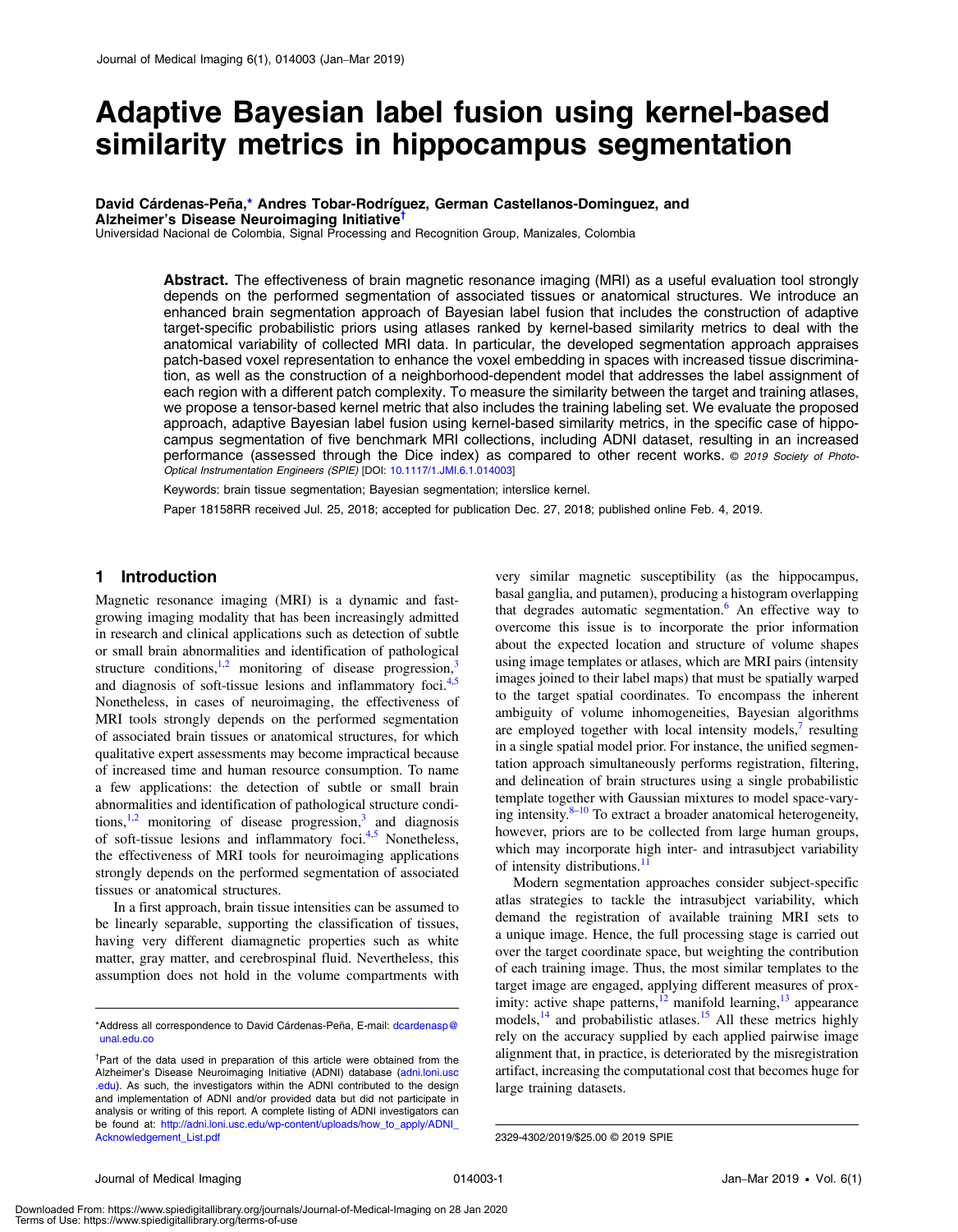Aiming at dealing with atlas misalignments, the pairwise agreement is computed between each atlas to the target using a template search strategy (nonlocal methods), for which the voxel labeling depends on the intensity similarity over a predefined neighborhood. To infer the tissue class, the similarity is computed between intensity patches centered at target and atlas voxels. Therefore, the patch-based approaches differ in the selected label fusion strategy. Thus, basic methods assign the labels using a weighted voting strategy ruled by patch similarity metrics measured over neighboring patches.<sup>[16](#page-8-14)[,17](#page-8-15)</sup> Also, the hierarchical patch-based label fusion involves multiscale feature representation to characterize the local anatomical information, dynamically adjusting the patch size during the label procedure.<sup>[18](#page-8-16)</sup> More elaborate approaches are spatially localized random forests, $19,20$  $19,20$  $19,20$  patchwise metric learning with multiscale features,  $21,22$  $21,22$  probabilistic labeling following confidence maps, $^{23}$  $^{23}$  $^{23}$  and progressive labeling by multilayer dictionaries. $24$  In attempting to undertake the space-varying labeling difficulty, however, these approaches demand a significant number of atlas voxels, therefore reducing the benefit of the voting strategies. $25$  Although the above approaches attempt to undertake the space-varying labeling difficulty by increasing the number of atlas voxels, still many atlas voxels may cause a segmentation loss if they are neither representative for the query tissue nor suitably aligned with the target voxel. In either case, instead of reinforcing the labeling decision, the arisen uncertainty decreases the achieved performance.

In this paper, for the concrete case of hippocampus, we propose a brain tissue segmentation methodology that aims at selecting the most related atlases with a query, using more elaborate kernel-based similarity metrics and adapting the Bayesian model parameters to the spatial labeling complexity. The methodology, termed adaptive Bayesian label fusion using kernel-based similarity metrics (ABKS), comprises two stages: (i) an atlas selection strategy using a tensor-based similarity between the target and atlases at regions of interest (ROI) in an attempt to better the anatomical variability extraction from a pool of image collections, accurately fitting the target brain structure and enhancing the tissue delineation. (ii) Estimation of adaptive Bayesian models according to the neighborhood labeling complexity. In the cases of labels with low uncertainty, estimation relies on a maximum *a posteriori* classifier that is supplied by spatially varying priors at neighborhoods. Otherwise, a nonlocal patch scheme is applied with conditional distributions learned from structural information and uniform priors to tackle regions with high uncertainty. Further, the incorporated collectionwise agreement threshold delimits the neighborhood labeling complexity, ruling more accurately the segmentation model. To assess the benefit of the proposed methodology, we consider the popular segmentation of labeling the hippocampus from public MRI collections, showing that proposed ABKS approach achieves a Dice index similarity than the compared state-of-the-art approaches. The remainder of the paper is organized as follows: Sec. [2](#page-2-0) introduces the proposed tissue segmentation approach, ABKS, explaining the ranking procedure of the training atlases in the template search strategy. Then, Sec. [3](#page-3-0) describes the experimental setup validated on four publicly available datasets, providing results that are discussed in Sec. [4](#page-6-0). Last, conclusions and future work are outlined in Sec. [5.](#page-7-0)

#### <span id="page-2-0"></span>2 Methods

#### 2.1 Bayesian Segmentation Using Atlas-Based Priors

Let  $\mathcal{X} = \{x_r : r \in \Omega\}$  be a raw intensity image set, holding a measurement  $x_r \in \mathbb{R}$  at location r defined over the spatial domain  $\Omega$ . Provided a tissue class set  $C = \{1, \ldots, C\}$ , the image segmentation task intends to find the optimal partition, that is, it builds the label image set  $\mathcal{L} = \{l_r \in \mathcal{C}\}\$  by assigning a label  $l_r$  to r'th spatial element, relying on its measured intensity  $x_r$ .

In image processing, Bayesian methods perform the optimal segmentation task determined as the partition that has the highest a posteriori probability, incorporating the anatomical information extracted from an available atlas (or prior image). Thus, the posterior conditional probability  $P(L|\mathcal{X})$  (or segmentation probability) is expressed in terms of  $P(X|\mathcal{L})$ , the conditional probability computed from the image  $X$ , given a segmentation set  $\mathcal L$  as well as the corresponding prior probability  $P(\mathcal L)$ . So, the segmentation probability reads as follows:

$$
P(\mathcal{L}|\mathcal{X}) \propto P(\mathcal{X}|\mathcal{L})P(\mathcal{L}).
$$
\n(1)

Under the assumption that all spatial elements are i.i.d., the segmentation probability of a given image can be expressed as  $P(\mathcal{L}|\mathcal{X}) = \prod_{r \in \Omega} P(l_r = c|x_r)$ , so that the maximum a posterioric criterion assigns a label  $l^*$  as criterion assigns a label  $l_r^{\star}$  as

<span id="page-2-3"></span>
$$
l_r^* = \underset{c \in \mathcal{C}}{\arg \max} P(l_r = c | x_r)
$$
  
= 
$$
\underset{c \in \mathcal{C}}{\arg \max} P(x_r | l_r = c) P(l_r = c),
$$
 (2)

where the conditional probability  $P(x_r|l_r = c)$  describes the intensity distribution for class c at position r, and  $P(l<sub>r</sub> = c)$ is the label prior probability regardless of its intensity. Considering that the tissue conditional probability locally follows a Gaussian distribution  $\mathcal{N}(x_r | \mu_{rc}, \sigma_{rc}^2)$ , both probability<br>parameters are derived from an available atlas set  $A$ parameters are derived from an available atlas set,  $A =$  $\{\mathcal{X}^n, \mathcal{L}^n : n \in [1, \ldots, N]\}, \text{ as}^7$  $\{\mathcal{X}^n, \mathcal{L}^n : n \in [1, \ldots, N]\}, \text{ as}^7$ 

<span id="page-2-1"></span>
$$
P(l_r = c) = \mathbb{E}_n\{P(l_r^n = c)\},\tag{3}
$$

<span id="page-2-2"></span>
$$
\mu_{rc} = \mathbb{E}_n \{ x_r^n P(l_r^n = c) \},\tag{4}
$$

$$
\sigma_{rc}^2 = \mathbb{E}_n \{ (x_r^n - \mu_{rc})^2 P(l_r^n = c) \},\tag{5}
$$

where  $\mu_{rc} \in \mathbb{R}$  and  $\sigma_{rc}^2 \in \mathbb{R}^+$  are the estimated mean and variance of tissue c at location r, and  $P(l_i^n = c)$  is the probability that *n*'th at as has the label c at r. Notation  $\mathbb{E}(\lambda)$  stands for that *n*'th atlas has the label *c* at *r*. Notation  $\mathbb{E}_n\{\cdot\}$  stands for the expectation operator over variable  $n$ .

#### 2.2 Atlas Selection by Similarity using Tensor-Product Kernels

Due to the anatomical variability between subjects, Eqs.  $(3)$  $(3)$  $(3)$ – $(5)$ are biased toward the population average, hindering the segmentation performance. To overcome this issue, we introduce an atlas selection stage that allows computing the parameters of local Gaussians from the atlas subset with the largest similarity to the target image. That is, it holds that  $\{\mathcal{X}^n, \mathcal{L}^n : k(\mathcal{X}, \mathcal{X}^n) > \epsilon\}$ , being  $k(\mathcal{X}, \mathcal{X}^n) \in \mathbb{R}^+$  a similarity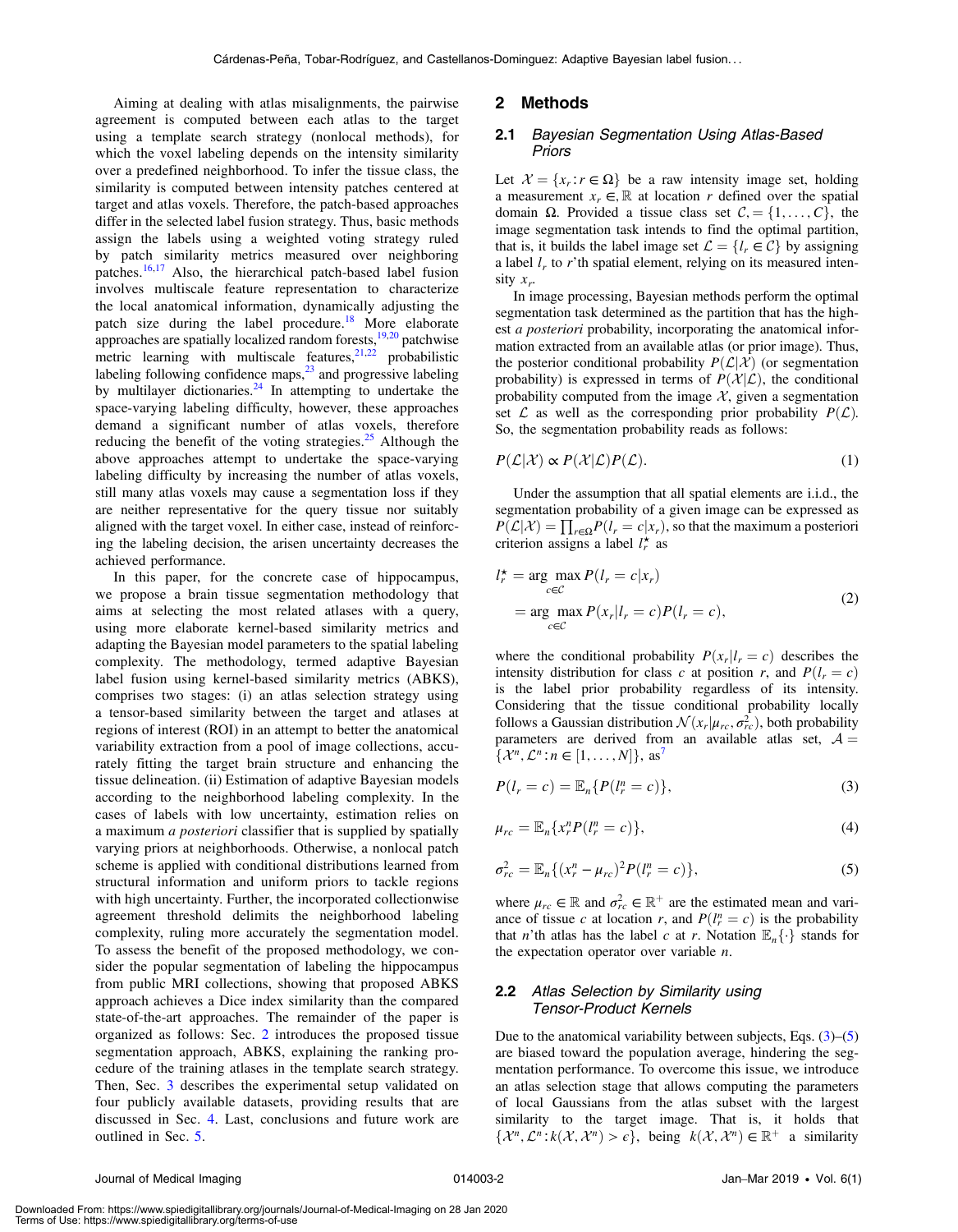function between the target and  $n'$ th atlas. For the implementation of this stage, we consider our previous tensor-product kernel-based (TPK) similarity to build the atlas subset.<sup>26</sup> To this end, we extract the set of pairwise interslice kernel (ISK) relationships along each MR image axis into a set of kernel matrices  $\{S^{\nu} \in \mathbb{R}^{L_{\nu} \times L_{\nu}} : \nu \in \{a, s, c\}\}\,$ , where  $L_{\nu}$  is the number of slices across  $\nu$ 'th axis, namely, axial (a), sagittal  $(s)$ , and coronal  $(c)$ . Relying on a positive-definite kernel function  $\kappa(\cdot, \cdot)$ , any intensity image is mapped into the symmetric matrix  $S^{\nu}$  with elements  $s^{\nu}_{ll'} = \kappa_X(X^{\nu}_{l}, X^{\nu}_{l})$ , where  $X^{\nu}_{l}$  is *l'th* slice of *v'th* axis. The resulting set of ISK relationships feeds slice of  $\nu$ 'th axis. The resulting set of ISK relationships feeds the TPK similarity, combining the pairwise image similarity along each axis as

<span id="page-3-1"></span>
$$
k(\mathcal{X}, \mathcal{X}^n) = \prod_{v \in \{a, s, c\}} \kappa_S(\mathbf{S}^v, \mathbf{S}^v_n), \quad \forall \ n \in [1, N]. \tag{6}
$$

<span id="page-3-2"></span>In particular, both kernels follow the Gaussian function:

<span id="page-3-3"></span>
$$
\kappa_X(\mathbf{X}_l^{\nu}, \mathbf{X}_{l'}^{\nu}) = \exp[-\|\mathbf{X}_l^{\nu} - \mathbf{X}_{l'}^{\nu}\|_F^2 / (2\sigma_X^2)],\tag{7}
$$

$$
\kappa_S(S^\nu, S_n^\nu) = \exp(-\|S^\nu - S_m^\nu\|_F^2 / (2\sigma_S^2)),\tag{8}
$$

where notation  $\|\cdot\|_F$  stands for matrix-based Frobenius norm.

Then, the similarity function in Eq. ([6](#page-3-1)) benefits of the anatomical changes on images to be compared across the axes. As a result, the combination of axiswise similarities allows ranking the atlases according to their similarity with the target image so that the closer each atlas is—the better its contribution to building the local probability distributions in Eq. [\(2](#page-2-3)).

#### 2.3 Adaptive Fusion Labeling in Neighboring Patches

Commonly, the estimation in Eq. [\(3](#page-2-1)) implies the existence of one-to-one relationships between the training dataset images. Nonetheless, the voxels, neighboring a boundary region  $B$ , hold mostly more uncertainty than the far voxels do, making the segmentation of voxels with less uncertainty (e.g., deep inside the structures) have lower computational effort. This means that the assumption of a one-to-one relationship does not hold entirely for the edges that belong to the tissues of interest, introducing several errors into the label fusion procedure.

To address above issue, we define the probability distribution models in Eqs. ([3\)](#page-2-1)–([5](#page-2-2)) for boundary and nonboundary regions. The nonboundary region is composed by voxels  $r$  where the maximum *a priori* probability [Eq.  $(3)$ ] is larger than or equal to an introduced threshold  $\alpha \in (1/C, 100\%]$ , i.e.,<br>may  $\mathbb{F} \{P(I^n-c)\} > \alpha$  On the contrary all voxels that fail  $\max_{c} \mathbb{E}_{n} \{ P(l_i^n = c) \} \ge \alpha$ . On the contrary, all voxels that fail this condition (that is having the largest label uncertainty) this condition (that is, having the largest label uncertainty) are assumed to belong to the boundary region. In either case of regions, estimation of the prior and likelihood function parameters are as follows:

boundary regions:  $\max_{c} \mathbb{E}_n\{P(l_r^n = c)\} < \alpha$ 

$$
P(l_r = c) = 1/C,\t\t(9)
$$

$$
\mu_{rc} = \mathbb{E}_{n,s} \{ x_r^s P(l_s^n = c) P(d_{\mathcal{X}} \mathcal{X}_r^q \mathcal{X}_s^n | \epsilon_{\varphi}) \}, \quad \forall \ s \in \mathcal{N}(r),
$$
\n(10)

$$
\sigma_{rc}^2 = \mathbb{E}_{n,s}\{(x_r^s - \mu_{rc})^2 P(l_s^n = c)P(\mathrm{d}_{\mathcal{X}}\mathcal{X}_r^q \mathcal{X}_s^n | \epsilon_{\varphi})\},\qquad(11)
$$

nonboundary regions:  $\max_c \mathbb{E}_n\{P(l_r^n = c)\} \ge \alpha$ 

$$
P(l_r = c) = \delta(l_r - c)
$$

 $(12)$ 

$$
\mu_{rc} = \mathbb{E}_n \{ x_r^n P(l_r^n = c) \},\tag{13}
$$

$$
\sigma_{rc}^2 = \mathbb{E}_n \{ (x_r^n - \mu_{rc})^2 P(l_r^n = c) \},\tag{14}
$$

where  $\mathcal{N}(r)$  describes a cubic searching volume (or neighborhood) that is centered at  $r$  and limited in size by an included radius parameter  $\epsilon_{\Omega} \in \mathbb{R}^+$  (neighborhood radius). The local intensity set  $\mathcal{X}_r^n$  builds a patch of radius  $\epsilon_\beta \in \mathbb{R}^+$  that represents the r'th voxel. Further,  $P[d_{\mathcal{X}}(\mathcal{X}_{\tau}^{q}\mathcal{X}_{\tau}^{n})|\epsilon_{\varphi}]$  is the probability that the patches.  $\mathcal{X}_{\tau}^{q}$  and  $\mathcal{X}_{\tau}^{n}$  become similar within the threshold value patches  $\mathcal{X}_r^q$  and  $\mathcal{X}_s^n$  become similar within the threshold value  $\epsilon_{\varphi} \in \mathbb{R}^+$ , employing the distance function  $d_{\mathcal{X}}(\mathcal{X}_{\tau}^q, \mathcal{X}_{\tau}^n) \in \mathbb{R}^+$ .

As a result, the agreement threshold  $\alpha$  selects the model according to the labeling complexity within the boundary and nonboundary regions. In the former case, we propose the uniform distribution as the priors to reduce the labeling errors related to a poor agreement between training atlases in Eq. ([3](#page-2-1)). Moreover, the conditional distributions (computed from the neighborhood search and pairwise volume similarity) are incorporated to locate the most similar voxels across the atlas set, and therefore, the label of a targeted voxel is assigned more accurately. For the nonboundary regions, inside most of the atlases agree, a voxelwise probabilistic model reduces the computational cost, without compromising the tissue delineation.

#### <span id="page-3-0"></span>3 Experimental Setup

#### 3.1 MRI Datasets and Image Preprocessing

We evaluate the proposed approach of adaptive Bayesian label fusion using kernel-based similarity metrics in delineating the hippocampal tissue, appraising the following pipeline stages: (i) preprocessing of MRI scans using the ANTS tool to perform the affine-registration of all volumes into each target; (ii) subject-dependent atlas selection based on the TPK, ranking the atlases according to their similarity to the target in the RKHS space; (iii) construction of a spatial domain, aiming to gather all hippocampus-labeled voxels of the whole dataset within a region of interest and thus reducing the computational effort; (iv) tissue label estimation, relying on a nonlocal patch search over the sets of intensity and label images for boundary regions and point-to-point comparisons for nonboundary regions;

Fixing the acquisition parameters as shown in Table [1,](#page-4-0) the discussed segmentation approach is tested on the following benchmark MRI collections:

- (a) SATA: This collection, publicly available,  $27$  had been created by the "Multi-Atlas Labeling beyond the Cranial Vault: Workshop and Challenge" for assessing the image segmentation of blind-folded data. We consider the training subset, which holds 35 T1 MR images and is equipped with the manually delineated hippocampus.
- (b) LONI: $^{28}$  $^{28}$  $^{28}$  This database consists of 40 T1-weighted MR brain images that had been collected from healthy volunteers (20 males and 20 females), aging

Downloaded From: https://www.spiedigitallibrary.org/journals/Journal-of-Medical-Imaging on 28 Jan 2020 Terms of Use: https://www.spiedigitallibrary.org/terms-of-use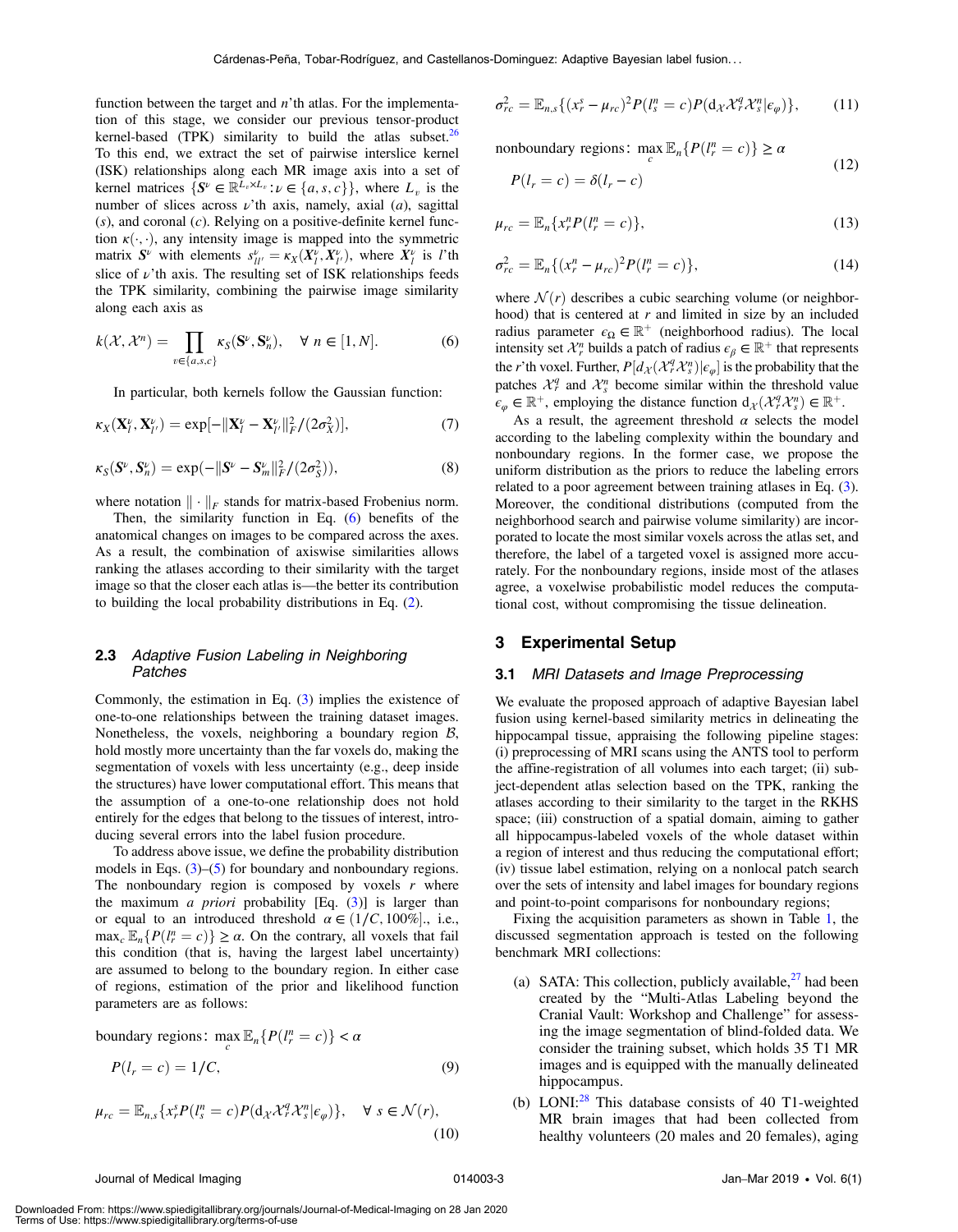<span id="page-4-0"></span>Table 1 Technical specifications of the tested benchmark databases.

| Database | Volumes         | Volume size (voxels)           | Voxel size (mm)                 |  |
|----------|-----------------|--------------------------------|---------------------------------|--|
| SATA     | $35 -$ training | $256 \times 256 \times 261$    | $1.0 \times 1.0 \times 1.0$     |  |
|          | 12 – testing    | to $256 \times 256 \times 334$ |                                 |  |
| LONI     | 40              | $220 \times 220 \times 184$    | $1.0 \times 1.0 \times 1.0$     |  |
| IBSR     | 18              | $256 \times 256 \times 128$    | $0.8 \times 0.8 \times 1.5$     |  |
|          |                 |                                | to $1.0 \times 1.0 \times 1.5$  |  |
| HAMMERS  | 30              | $192 \times 256 \times 124$    | $0.937 \times 0.937 \times 1.5$ |  |
| ADNI     | 101             | $160 \times 192 \times 192$    | $1.2 \times 1.25 \times 1.25$   |  |
|          |                 | $166 \times 256 \times 256$    | $1.2 \times 0.94 \times 0.94$   |  |
|          |                 | $256 \times 256 \times 256$    | $1.0 \times 1.0 \times 1.0$     |  |

from 20 to 40 years (29.2 average  $\pm$ 6.4 years). Each scan is manually delineated to extract 56 partitions; most of them within the cortex. In addition to brain atlas construction, this image reservoir is widely used for evaluating segmentation algorithms of hippocampal subcortical structures.

- (c) IBSR. This repository<sup>[29](#page-8-27)</sup> assembles 18 T1-weighted MRI scans acquired from normal subjects (14 males and 4 females, aging from 7 to 71 years), and allows evaluating the sensitivity of segmentation tools to the signal-to-noise ratio, contrast-to-noise ratio, shape complexity, and degree of partial volume effect.
- (d) HAMMERS. The dataset available at Ref. [30](#page-8-28) contains 30 T1-weighted MR brain images, which have been collected from 15 women (median age 31 years and range 20 to 54) and 15 men (median age 30 years and range 20 to 53); all of them are subjects with no neurological, medical, or psychiatric conditions. Each scan has 83 manually labeled ROI sets with hippocampal segmentation.
- (e) ADNI. The Alzheimer's disease neuroimaging initiative (ADNI) database (adni.loni.usc.edu). The ADNI was launched in 2003 as a public–private partnership, led by Principal Investigator Michael W. Weiner, MD. The primary goal of ADNI has been to test whether serial MRI, positron emission tomography, other biological markers, and clinical and neuropsychological assessment can be combined to measure the progression of mild cognitive impairment and early Alzheimer's disease (AD). For up-to-date information, see Ref. [31](#page-8-29), for download, see Ref. [32](#page-8-30) gathers imaging biomarkers, biosignals, and neuropsychological tests to characterize dementia patients. We selected 101 T1 whole-brain MR images from different healthy control subjects, along with their hippocampus masks. Selected subjects average age 80-years old and 49% are men.

During validation, the leave-one-out strategy provides the segmentation performance assessed by Dice similarity index  $d_S \in [0,100]$ , defined as follows:

$$
d_S(\Omega_H \tilde{\Omega}_H) = 200 \frac{|\Omega_H \cap \tilde{\Omega}_H|}{|\Omega_H| + |\tilde{\Omega}_H|},
$$
\n(15)

where  $\Omega_H = \{r \in \Omega : l_r = H\}$  holds the ground-truth voxels that belong to the hippocampus, and  $\tilde{\Omega}_H = \{r : \tilde{l}_r = H\}$ —the automatically labeled voxels. Notation  $\Omega$  stands for the intersecautomatically labeled voxels. Notation ∩ stands for the intersection set operator. The Dice similarity index measures the overlap between the estimated and manual segmentation label sets, rating 100 for fully matching regions and 0 for nonoverlap at all.

Note that for comparison purposes, the above-processing pipeline of hippocampal segmentation is also performed for the following approaches: adaptive gradient distribution on the boundary map based on active contour models and multiat-las concept (AGDB),<sup>[33](#page-8-31)</sup> hierarchical patchbased label fusion  $(HPBLF)$ ,<sup>[18](#page-8-16)</sup> patch-based label fusion with discriminative dimensionality reduction  $(PLFDDR)$ ,<sup>[34](#page-8-32)</sup> patch-based label fusion via matrix completion  $(PLFMC),<sup>17</sup>$  $(PLFMC),<sup>17</sup>$  $(PLFMC),<sup>17</sup>$  spatial confidence maps label fusion  $(SCMLF),<sup>23</sup>$  $(SCMLF),<sup>23</sup>$  $(SCMLF),<sup>23</sup>$  ensembling multiview convolutional neural network (9ViewEnsem-Net1),<sup>[35](#page-8-33)</sup> embedding patch-based label fusion  $(EPLF)$ ,<sup>36</sup> and multiscale patch-based label fusion  $(MSPLF).$ <sup>[37](#page-8-35)</sup> The latter one was implemented setting its parameters as it is suggested in the document.

#### <span id="page-4-1"></span>3.2 Parameter Setting in Evaluating Segmentation Pipeline

In the beginning, we tune the kernel bandwidth [see Eqs. [\(7](#page-3-2)) and ([8\)](#page-3-3)] in accordance with the procedure proposed by Ref. [26](#page-8-24). That is, in the reproduced-kernel Hilbert space, all variances are maximized, enhancing the difference among slices and images. Section [3.2](#page-4-1) displays the resulting pairwise volume, showing that the MRI dataset distribution differs from each other. At the same time, HAMMERS and IBSR evidence several image clusters, whereas the SATA, ADNI, and LONI collections lack any group structure (Fig. [1\)](#page-5-0).

Then, the pairwise volume similarity values in Eq. ([6](#page-3-1)) feeds the atlas selection stage, having as the main parameter the probability function that measures the voxel similarity across a patch domain as

$$
P(d_{\mathcal{X}}\mathcal{X}_r^q \mathcal{X}_s^n)|\epsilon_{\varphi}
$$
  
= 
$$
\begin{cases} \exp(-\|\mathcal{X}_r^q - \mathcal{X}_s^n\|_F^2/\gamma_n) & \epsilon_{\varphi} \le d_{\mathcal{X}}(\mathcal{X}_r^q \mathcal{X}_s^n) \le 1\\ 0 & \text{Otherwise} \end{cases}
$$
, (16)

where the RBF kernel width hyperparameter  $\gamma_n$  is set, as suggested in Ref. [38](#page-8-36), as the minimal distance between the target patch  $\mathcal{X}_r^q$  and the neighboring patches under consideration  $\mathcal{X}_s^q$ , that is,  $\gamma_n = \min_{\mathbf{y}_s} \|\mathcal{X}_t^q - \mathcal{X}_s^n\|_F^2$ . The value  $d_{\mathcal{X}} \mathcal{X}_t^q \mathcal{X}_s^n \in \mathbb{R}^+$  is<br>the structure similarity index that allows selecting the patches the structure similarity index that allows selecting the patches with similar contrast and luminance so that the exponential similarity calculation in  $\exp(-\|\cdot\|_F^2/\gamma_n)$  is not performed over<br>unlike patches decreasing substantially the computational unlike patches, decreasing substantially the computational burden of the accomplished nonlocal patch search. The structure similarity index is given as  $39$ 

$$
d_{\mathcal{X}}(\mathcal{X}_r^q \mathcal{X}_s^n) = \left(\frac{2\mu_s \mu_r}{\mu_s^2 + \mu_r^2}\right) \left(\frac{2\sigma_s \sigma_r}{\sigma_s^2 + \sigma_r^2}\right),\tag{17}
$$

where  $\mu_z \in \mathbb{R}$  and  $\sigma_z \in \mathbb{R}^+$  are the mean and standard deviation of the intensity patch  $X^q_z$  centered at  $z \in \Omega$ , respectively.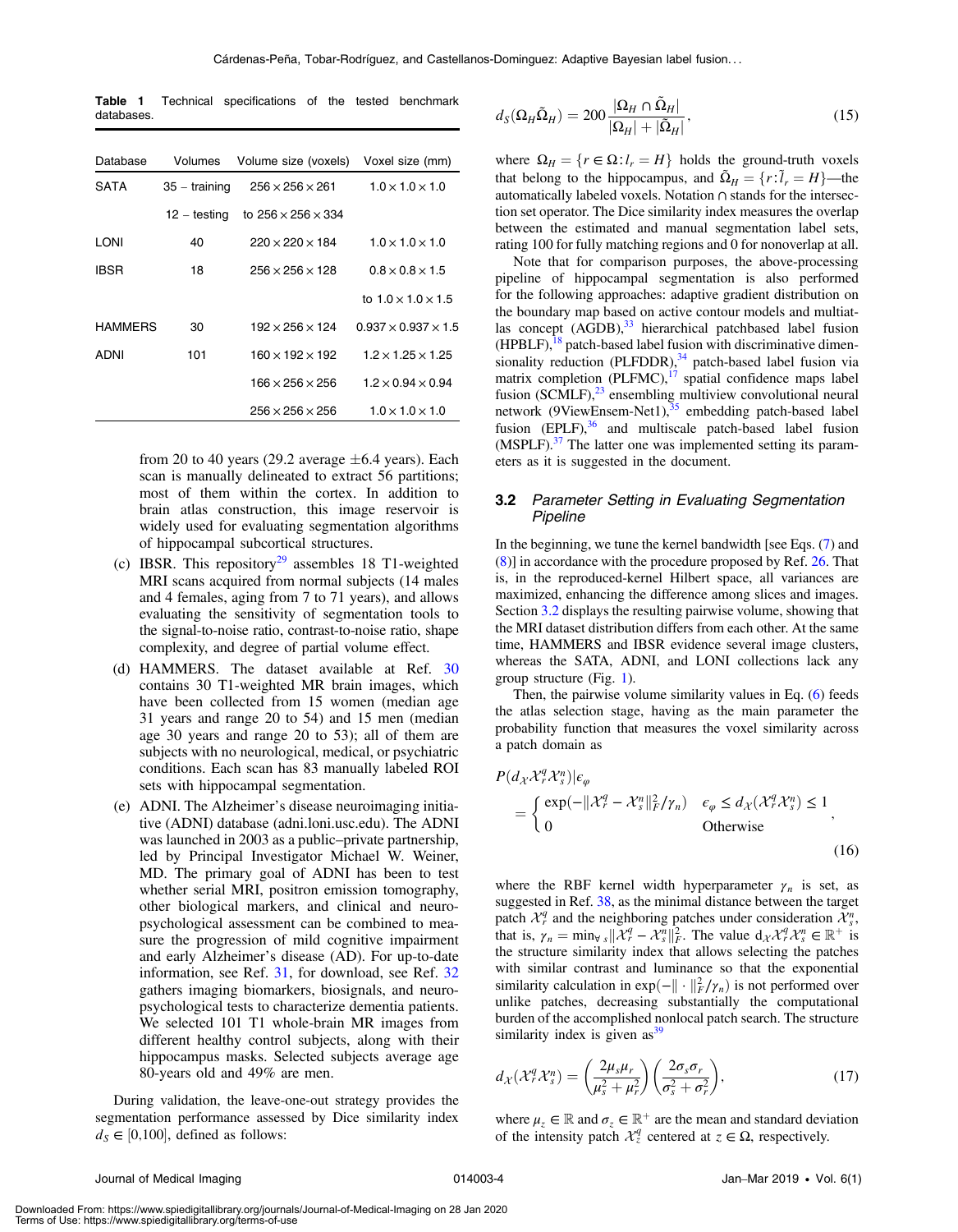<span id="page-5-0"></span>

Fig. 1 Resulting matrices of pairwise volume similarity of all tested MRI dataset, using their optimal parameters.

Practically, the performance of the proposed Bayesian segmentation depends on the accurate tuning of algorithm hyperparameters: global and local. The parameter tuning follows a two-staged grid search of the maximum average Dice index similarity, employing a leave-one-out scheme. In the first stage, we optimize both global parameters (number of atlases  $|A|$  and agreement threshold  $\alpha$ ) by fixing the local values of  $(\epsilon_{\varphi}, \epsilon_{\beta}, \epsilon_{\Omega}) = (0.9, 2.3)$  as recommended in Refs. [40](#page-8-38) and [41.](#page-8-39) In the second stage, we search the optimal local parameters within  $\epsilon_{\beta} \in [2,3]$  (that is,  $5 \times 5 \times 5$  and  $7 \times 7 \times 7$  voxels) and  $\epsilon_{\beta} \in [7, 7]$  (ranging from  $5 \times 5 \times 5$  till  $15 \times 15 \times 15$  voxels)  $\epsilon_{\Omega} \in [2, 7]$  (ranging from  $5 \times 5 \times 5$  till  $15 \times 15 \times 15$  voxels)<br>by setting [A] and  $\alpha$  to above values. Figure 2 shows the average by setting  $|\mathcal{A}|$  and  $\alpha$  to above values. Figure [2](#page-5-1) shows the average Dice index that is estimated on each considered MRI collection, at different values of agreement threshold. As seen, the optimal parameters are attained at:  $(|A|, \alpha) = (18,65\%)$ ,  $(13,65\%), (11,53\%), (9,65\%), (8,53\%)$  for SATA, LONI, IBSR, HAMMERS, and ADNI subjects, respectively. Note that the performed Dice index values prove that the use of all available atlases hampers the segmentation performance.

For the second tuning stage, we searched the optimal local parameters within  $\epsilon_{\beta} \in [2,3]$  (that is,  $5 \times 5 \times 5$  and  $7 \times 7 \times 7$  yoxels) and  $\epsilon_0 \in [2,7]$  (ranging from  $5 \times 5 \times 5$  till  $7 \times 7 \times 7$  voxels) and  $\epsilon_{\Omega} \in [2, 7]$  (ranging from  $5 \times 5 \times 5$  till  $15 \times 15 \times 15$  voxels) by fixing | A| and  $\alpha$  to above values  $15 \times 15 \times 15$  voxels) by fixing |A| and  $\alpha$  to above values. Figure [3](#page-6-1) shows that the pairs achieving the best performance

<span id="page-5-1"></span>

Fig. 2 Global parameters tuning for the different datasets over our method is tested.

Downloaded From: https://www.spiedigitallibrary.org/journals/Journal-of-Medical-Imaging on 28 Jan 2020 Terms of Use: https://www.spiedigitallibrary.org/terms-of-use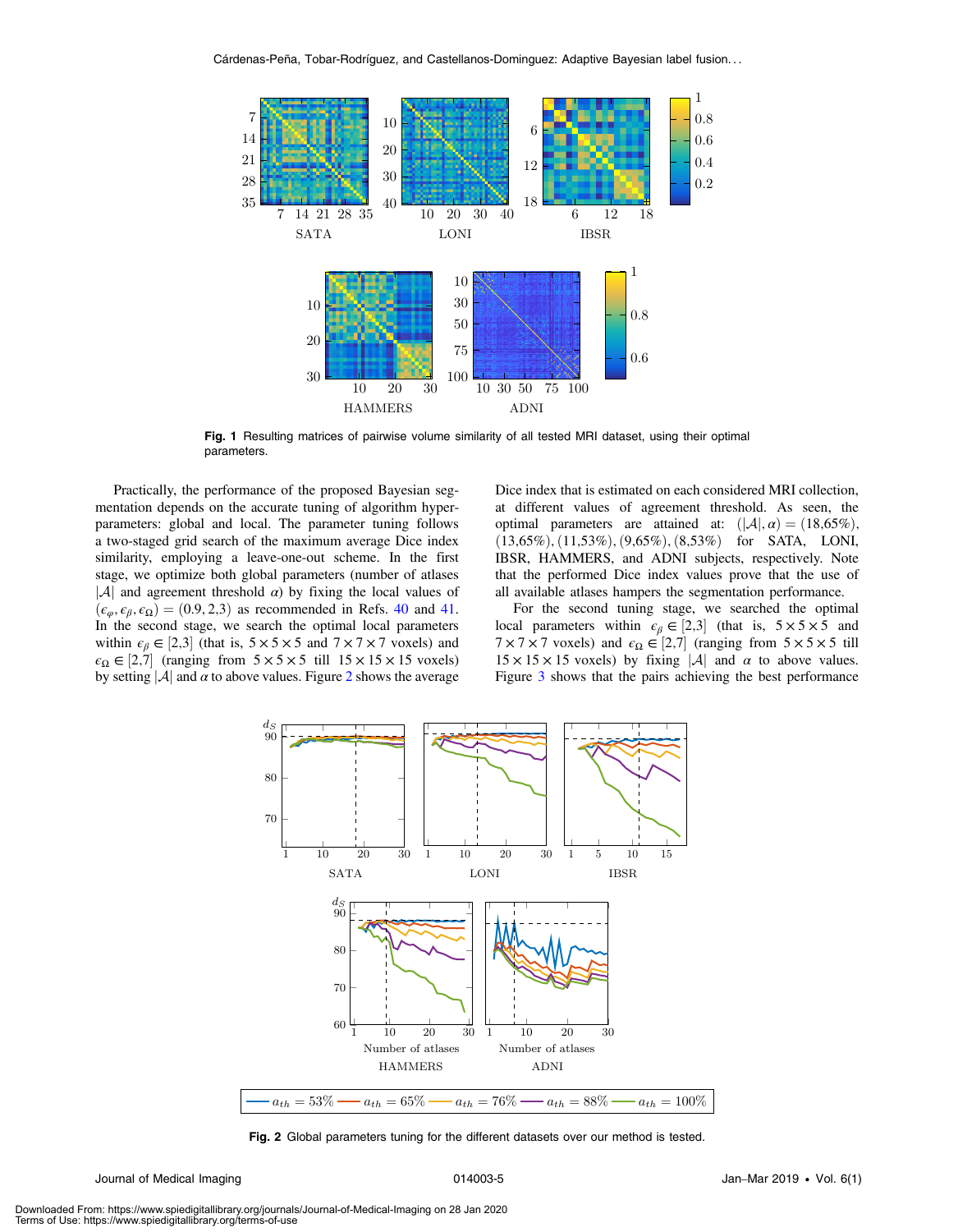<span id="page-6-1"></span>

Fig. 3 Tuning of neighborhood and patch radii using the average Dice index for evaluation segmentation quality over 10 subjects for each dataset.

are  $(\epsilon_{\beta}, \epsilon_{\Omega}) = (2.6), (2.5), (2.3), (2.4), (2.6)$  for SATA, LONI, IBSR, HAMMERS, and ADNI, respectively. In almost all cases, the Dice index increases as the neighborhood radius also rises, meaning that the misalignment produced by the affine registration demands the presence of a larger number of regions to achieve a set of similar patches. Nevertheless,  $d_S$  decreases as  $\epsilon_{\Omega}$  becomes too large since more similar patches may be discovered across the adjacent structures. Regarding  $\epsilon_{\beta}$ , though the computational cost rises, there is a very slight improvement in some cases as the patch radius increases because the large patches more adequately reflect the tissue properties.

Summarizing, the resulting values of the calculated optimal parameters are as follows:  $(|A|_{op}, \alpha, \epsilon_{\Omega}, \epsilon_{\beta}, \epsilon_{\varphi}) = (18,65\%,$  $(6,2,0.9), (13,65\%,5,2,0.9), (11,53\%,2,3,0.9), (9,65\%,4,2,0.9),$  $(8,53\%, 6,2,0.9)$  for SATA, LONI, IBSR, HAMMERS, and ADNI subjects, respectively. Note that the values of threshold and patch radius tend together, respectively, to  $\alpha = 65\%$  and  $\epsilon_{\beta} = 2$  in most of the tested databases. In turn, in each one of the databases, diverse tuned values are accomplished by the number of atlases  $|\mathcal{A}|_{op}$  and neighborhood radius  $\epsilon_{\Omega}$ , which varies within a broad range (from 2 to 6) across databases in an attempt to compensate for the misalignment effect as reported in Ref. [41.](#page-8-39)

For visual quality inspection of the segmented hippocampus, Fig. [4](#page-6-2) shows the best (top row) and worst (bottom row) subjects of each database performed by the proposed method, marking in a green, blue, and red dots the places denote that are correctly labeled (true positives), undersegmented (false negatives), and oversegmented (false positives) voxels, respectively. As expected, most of the mistakes arise in those locations placed near to the tissue boundaries. Thus, for the best-segmented subjects, the proposed approach performs similarly in the four dataset sets in terms of true positives, false negatives, and false positives. In addition, the number of false positives is smaller than the false negatives implying that most of the errors are due to undersegmented voxels. On the contrary, errors in subjects with the lowest Dice lack consistency: the subject is oversegmented for SATA, IBSR, and ADNI; undersegmented for HAMMERS; and the errors are evenly distributed in the case of LONI.

Overall, the reached results show that ABKS outperforms other approaches in almost all evaluated databases, as shown in Table [2](#page-7-1) that displays the averaged Dice index of segmenting the left and right hippocampus, using the tuned parameter set. Hence, we hypothesize that combination of the atlas selection and adaptive fusion labeling enhances the hippocampal segmentation.

#### <span id="page-6-0"></span>4 Discussion

To overcome the morphological variations and template-totarget misalignment, this work introduces a brain tissue segmentation approach, adaptive Bayesian label fusion using kernel-based similarity metrics – ABKS, that constructs adaptive target-specific probabilistic atlases to be ranked in the template search strategy, appraising the following stages: Atlas selection for dealing with segmentation of MRI data with high anatomical variability; patch-based voxel representation to

<span id="page-6-2"></span>

Fig. 4 Examples of segmented hippocampus performed by the proposed method in each database. Best (top) and worst (bottom) subjects. Green, blue, and red regions mean correctly labeled, undersegmented, and oversegmented voxels, respectively.

Journal of Medical Imaging Theorem 2014 Contract of Medical Imaging 114003-6 Jan–Mar 2019 • Vol. 6(1)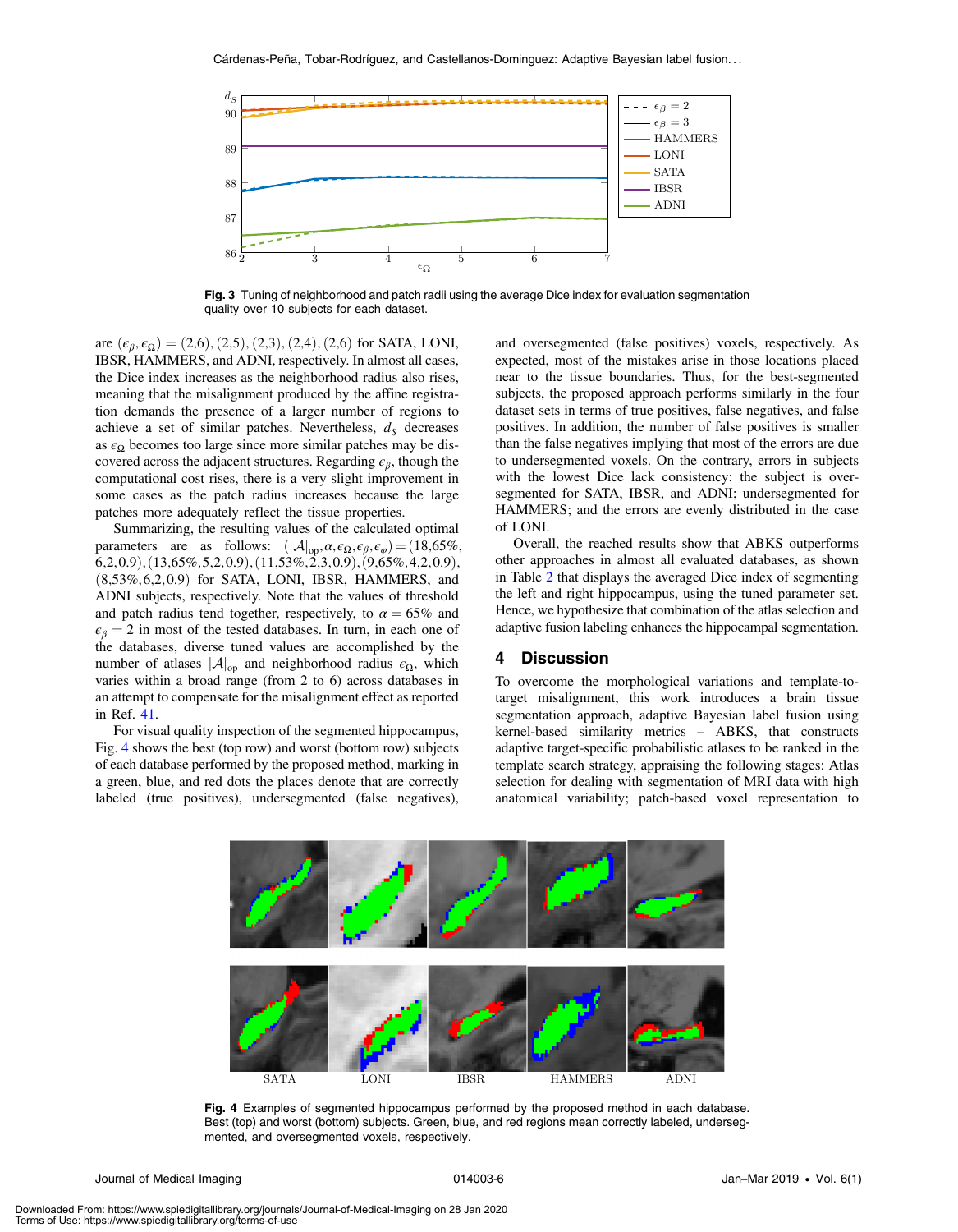| Approach                  | <b>SATA</b>     | <b>LONI</b>     | <b>IBSR</b>     | <b>HAMMERS</b>  | <b>ADNI</b>     |
|---------------------------|-----------------|-----------------|-----------------|-----------------|-----------------|
| AGDB <sup>33</sup>        |                 |                 | 84.0            |                 |                 |
| $H$ PBL $F$ <sup>18</sup> | 86.5            | 81.4            |                 | 84.6            | 88.5            |
| PLFDDR <sup>34</sup>      | 83.8            |                 |                 |                 | 81.1            |
| PLFMC <sup>17</sup>       |                 | 83.9            |                 |                 | 84.1            |
| SCMLF <sup>23</sup>       | 87.7            |                 |                 |                 | 86.6            |
| <b>ABKS</b>               | $90.3 \pm 1.66$ | $90.3 \pm 1.58$ | $89.0 \pm 1.43$ | $88.1 \pm 1.37$ | 86.6            |
| MSPLF <sup>37</sup>       | 85.5            | 86.1            | 83.3            | 82.0            |                 |
| $EPLF^{36}$               |                 |                 |                 |                 | 85.4            |
| 9ViewEnsem-Net135         |                 |                 |                 |                 | $89.5 \pm 1.45$ |

<span id="page-7-1"></span>Table 2 Mean Dice index score for hippocampus segmentation accomplished by the compared methods. Notation "-" stands for nonreported values.

Note: Boldface stands for the best performing approach.

enhance the voxel embedding in spaces with increased tissue discrimination, and construction of a neighborhood-dependent model that addresses the label assignment of each region with a diverse patch complexity. From the experiments performed on four popular MRI collections, the following remarks are worth being mentioned:

Atlas selection through similarity measures enables segmentation with wide anatomical variability. Expressed in terms of pairwise TPK relationships, the morphological variability within each collection allows distinguishing cases of similarity, ranging from very related images to remarkably different volumes. Moreover, several distribution modes of atlases can be inferred relying on the presence of diagonal blocks with separate pairwise volume similarities in the kernel matrices. In the specific case of HAMMERS and IBSR collections, the modes may point to demographic particularities of imaged subjects as seen in Sec. [3.2.](#page-4-1) Still, the quality of the coarse registration constraints the introduced representation. Figure [2](#page-5-1) evidences that the use of TPK takes advantage of this fact, ranking the atlases that contribute the most to the image labeling. As a result, the introduced atlas selection undertakes the anatomical variability of MRI collections by selecting the image subset that better matches to the morphological similarity of each target image, enhancing the labeling efficiency.

Within the Bayesian segmentation framework, the spatial priors of tissue modeling can be enhanced by the involved adaptive label fusion of neighboring patches, adjusting the patch and neighborhood radii properly. Using a baseline heuristic grid search, both ruling parameters are tuned in accordance to the voxel uncertainty that highly depends on its boundary proximity. Therefore, the segmentation performance tends to increase as the neighborhood radius also rises as clearly shown in Fig. [3](#page-6-1) for LONI and SATA. This result suggests that the misalignment produced by the affine registration demands the presence of a more significant number of regions to achieve a set of similar patches. However, the segmentation performance tends to decrease as the neighborhood became too large due to more similar patches may be found within adjacent structures (such as in LONI and HAMMERS when the parameter is larger than 11 voxels). Note that the application of TPK-based similarity implies a tuned parameter set, which is specific for each database, making this issue the most challenging shortcoming for generalizing the obtained results over other MRI collections. As a result, the better performance at larger neighborhood radius implies that anatomical relationships must be searched in a broader region, and the patch size defines the shape variability to be encoded at each voxel.

The segmentation framework enhances the shape variability representation at separate levels of patch dimension, employing two complementary strategies: atlas selection (collecting global information) together with adaptive modeling (accumulating local information). Results in Table [2](#page-7-1) prove that the atlas selection stage improves the multiatlas concept (AGDB) at determining the most relevant templates for labeling a query image. Regarding the patch-based approaches, proposed adaptive Bayesian model better decodes the local labeling complexity than SCMLF; and the conditional probability estimator for boundary regions enhances the local tissue modeling of HPBLF, SCMLF, and MSPLF. Therefore, we conclude that the introduced atlas selection together with adaptive fusion labeling enhances the hippocampal segmentation with performance values comparable with convolutional neural network approaches for filtering (EPLF) and labeling (9ViewEnsem-Net1).

#### <span id="page-7-0"></span>5 Conclusion

With the purpose of enhancing the brain tissue segmentation, this work introduces the ABKS approach that includes the construction of adaptive target-specific probabilistic priors using similarity-ranked atlases for dealing anatomical variability of collected MRI data. In particular, the segmentation approach appraises patch-based voxel representation to enhance the voxel embedding in spaces with increased tissue discrimination, as well as the construction of a neighborhood-dependent model that addresses the label assignment of each region with diverse patch complexity. To measure the similarity between the target and atlases, we propose a tensor-based kernel metric that also includes the labeling set. We evaluate the proposed approach on four benchmark MRI collections used for hippocampus segmentation, resulting in an increased segmentation